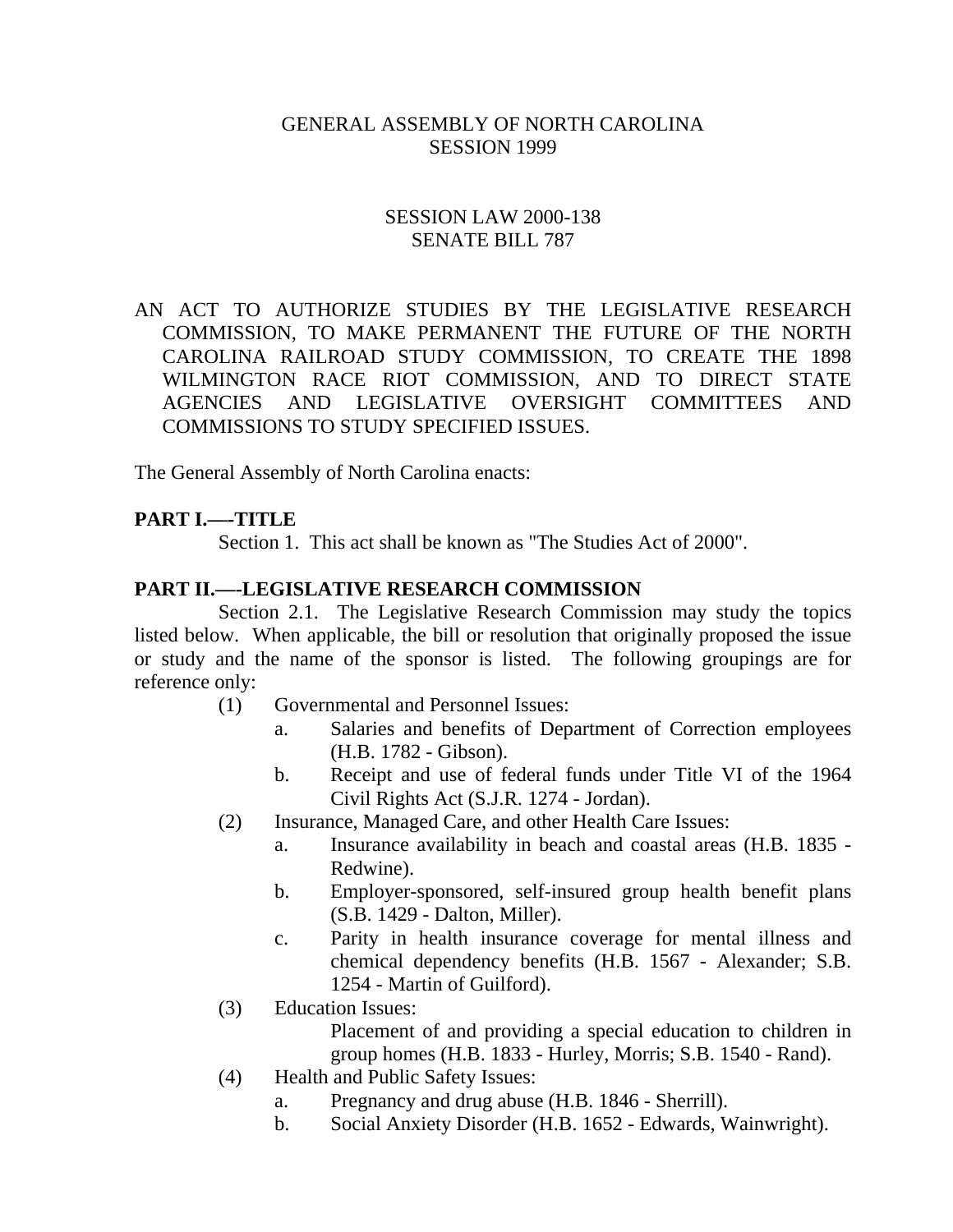- (5) Economic Development Issues:
	- a. State's travel and tourism industry and the economic benefits of that industry (Warwick).
- (6) Environmental/Agricultural Issues:
	- a. Small family farm preservation (H.B. 1623 Mitchell; S.B. 1342 - Albertson).
		- b. Water Supply Issues Study. The Legislative Research Commission may study water supply issues, including the source and supply of groundwater and surface waters in North Carolina including interbasin transfer of water, pollution of groundwater and surface waters in North Carolina, progress toward controlling pollution of groundwater and surface waters, technology available for use in related areas, statewide public and private use of water, and water capacity use area issues. (Warwick, Rand, Odom, Albertson).
		- c. Wildlife Resources Commission Rules concerning snakes (H.B. 1841 - Allred).
- (7) Civil Law Issues:
	- a. Seized property (H.B. 1750 Buchanan).
	- b. Termination of parental rights of rapists (H.B. 1678 Ellis).
- (8) Court System:

Authority of Magistrates and Clerks of Court (H.B. 1224 - Baddour; S.B. 1023 - Clodfelter).

Section 2.2. Reporting Date. – For each of the topics the Legislative Research Commission decides to study under this Part or pursuant to G.S. 120-30.17(1), the Commission may report its findings, together with any recommended legislation, to the 2001 General Assembly.

# **PART III. ––-ELECTION LAWS STUDY COMMISSION**

Section 3.1. The Election Laws Study Commission may study second primary elections, the cost to taxpayers to conduct second primaries, voter turnout, impact on elections, and other related matters and report its findings, together with any recommended legislation, to the 2001 General Assembly upon its convening.

# **PART IV.––-REVENUE LAWS STUDY COMMITTEE**

Section 4.1. The Revenue Laws Study Committee may study the topics listed in this Part and report its findings, together with any recommended legislation, to the 2001 General Assembly upon its convening. The Revenue Laws Study Committee may study:

- (1) The simplification of all State revenue and tax forms.
- (2) Tax credits, including adjustments to and credits for ad valorem taxes, to encourage production of affordable housing.
- (3) The establishment of an investment advisory committee to serve as a liaison between the General Assembly and the Department of State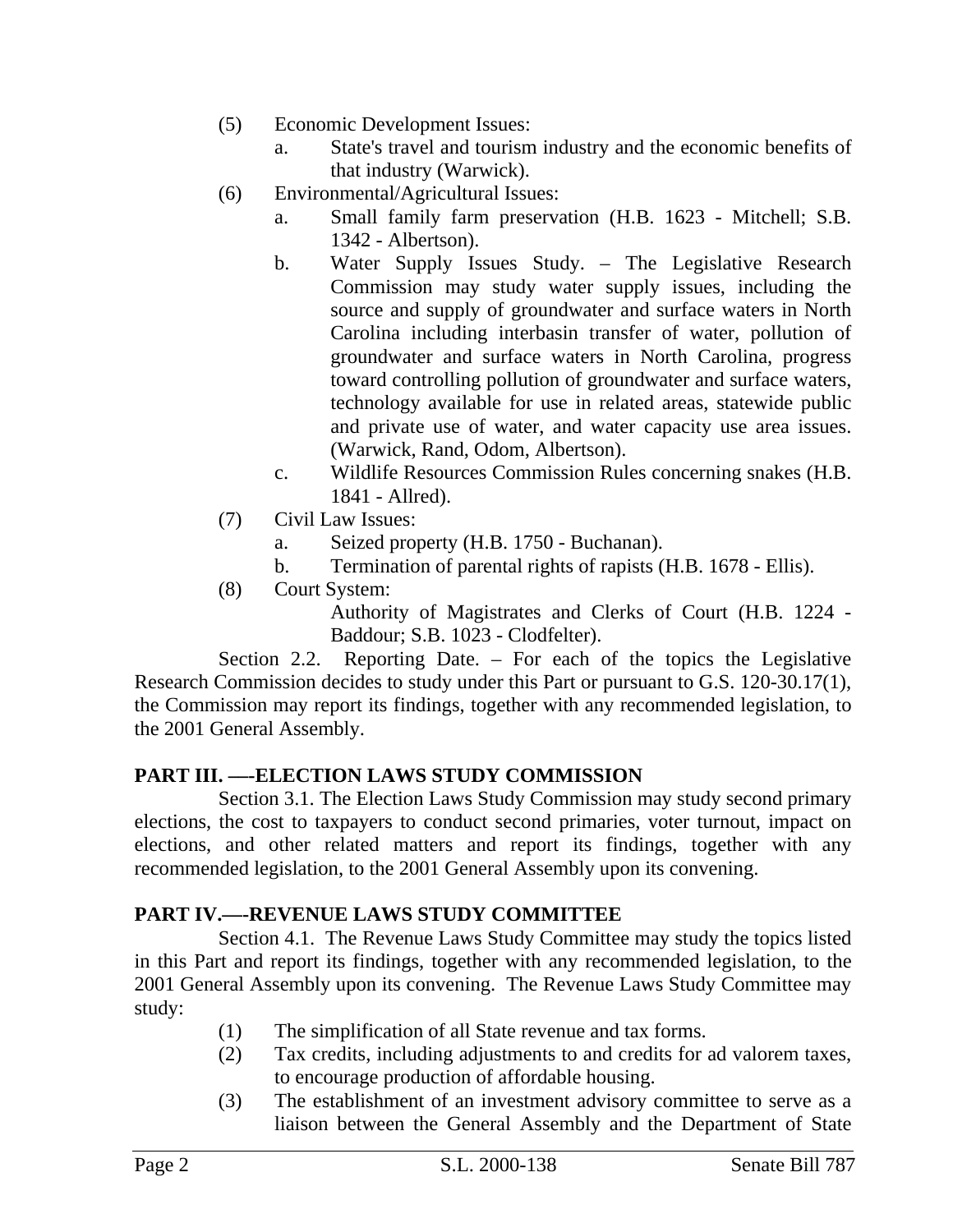Treasurer and to assist the Treasurer in setting investment policies for the State.

- (4) The homestead exemption (H.B. 1700 Warner, Hurley; S.B. 1484 Hoyle).
- (5) Simplification of taxes on telecommunications (S.B. 1320 Hoyle, Kerr).
- (6) Interstate tax cooperation to eliminate multiple filings by individuals (S.J.R. 958 - Webster).

Section 4.2. Impacts of State Acquisition of Land for Conservation Purposes on Local Government Ad Valorem Tax Revenues. – The Revenue Laws Study Committee may study the positive and negative impacts of the acquisition by the State of land for conservation purposes on local government ad valorem tax revenues. In conducting this study, the Committee may consider efforts by other states and the federal government to mitigate the negative impacts of acquisition by government of land for conservation purposes on local government ad valorem tax revenues.

Section 4.3. Interstate Tax Agreements. – The Revenue Laws Study Committee may study interstate tax agreements regarding income taxes of individuals who work across North Carolina's borders from their states of residence. These agreements generally provide that an individual residing in one state (residence state) and employed in another state (work state) is taxed as if the earnings in the work state were sourced in the residence state; they also provide for the work state employer to withhold residence state income taxes. In conducting this study, the Committee should:

- (1) Examine agreements, including mutual compliance enforcement provisions, existing between other states adjoining one another.
- (2) Consult with appropriate officials of Virginia, South Carolina, Tennessee, and Georgia.
- (3) Determine whether the goals of reducing taxpayer burden, simplifying tax administration, and increasing taxpayer compliance could be achieved by the adoption of appropriate tax agreements.
- (4) Draft proposed agreements and any necessary enabling legislation to recommend to the General Assembly.

# **PART V.––-JOINT LEGISLATIVE EDUCATION OVERSIGHT COMMITTEE**

Section 5.1. The Joint Legislative Education Oversight Committee may study the topics listed in this Part and report its findings, together with any recommended legislation, to the 2001 General Assembly upon its convening.

Section 5.2. Public School Bidding Laws. – The Joint Legislative Education Oversight Committee may study exclusive contract practices among public schools.

Section 5.3. Textbook Distribution Methods. – The Joint Legislative Education Oversight Committee may study methods of distribution of textbooks. In conducting this study, the Committee may survey the system of textbook distribution used in other states. The Committee may make recommendations on whether the State should continue to distribute textbooks using only those depository or warehouse facilities operated by the State Board of Education or make other modifications to the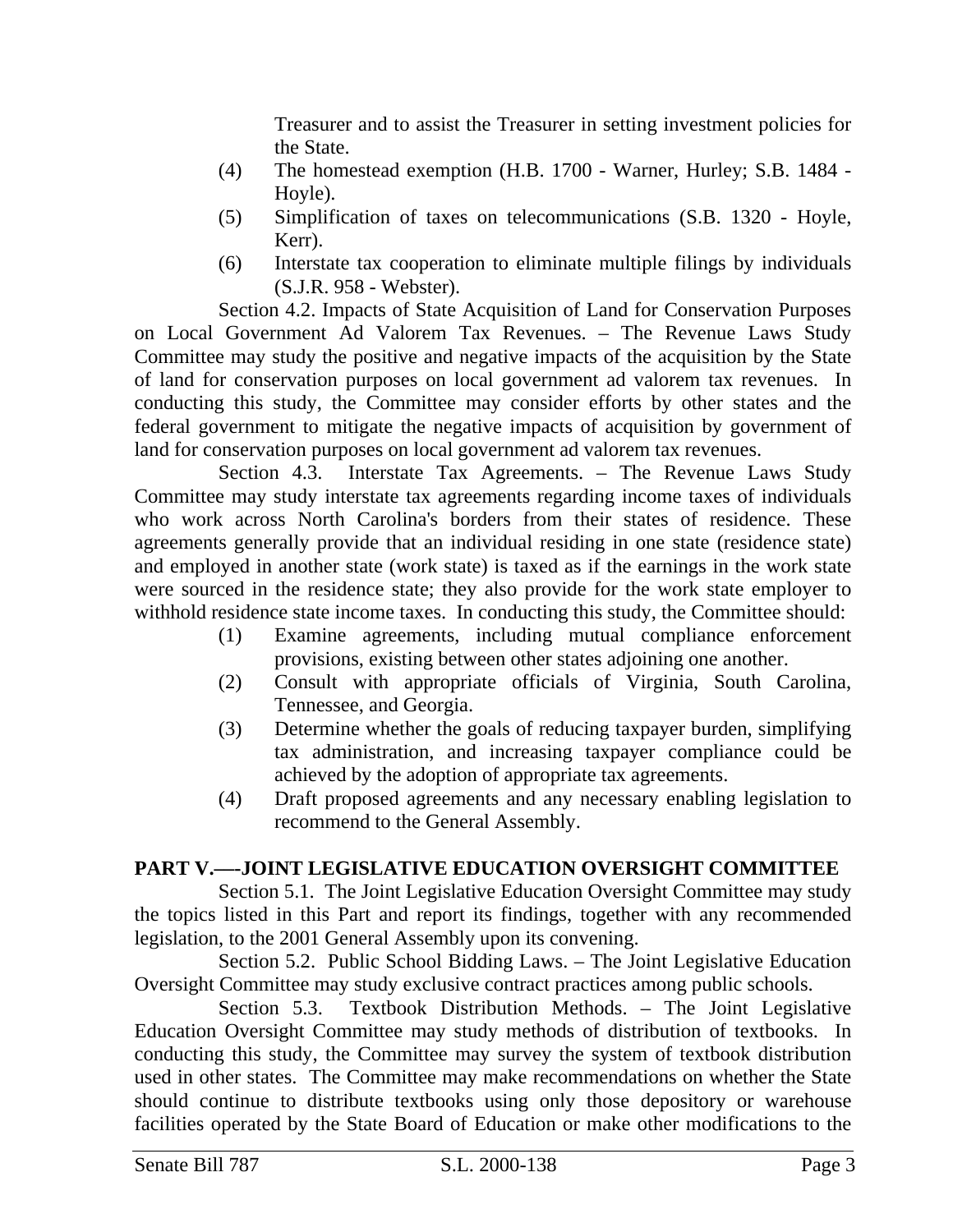current textbook distribution system. The Committee may use the results of the survey and other relevant information when developing its recommendations.

Section 5.4. School Counselors and Social Workers. – The Joint Legislative Education Oversight Committee may study the issues related to school counselors and social workers in the public schools. In the course of the study, the Committee may consider:

- (1) Whether the counselor-student ratio should be reduced from 1:450 to 1:250 and the cost of implementing this reduction;
- (2) Whether counselors should be paid on the school psychologist salary schedule and the cost of implementing this salary increase; and
- (3) Other issues related to counselors and social workers in the public schools (H.B. 1826 - Insko).

Section 5.5. Foreign Language Instruction. – The Joint Legislative Education Oversight Committee may study the need for instruction in foreign languages at the elementary school level (H.B. 1799 - Insko).

Section 5.6. Instruction Days. – The Joint Legislative Education Oversight Committee may study the feasibility of increasing the minimum number of instructional days to 200, increasing the minimum number of instructional hours to 1,120, and increasing the contractual period for teachers to 12 months. The study shall include an examination of the costs and benefits of the proposed increases as well as a recommended timetable for implementation (H.B. 1727 - Arnold).

# **PART VI.––-JOINT LEGISLATIVE HEALTH CARE OVERSIGHT COMMITTEE**

Section 6.1. The Joint Legislative Health Care Oversight Committee may study the topics listed in this Part and report its findings, together with any recommended legislation, to the 2001 General Assembly upon its convening.

Section 6.2. Elder Care Protection. – The Joint Legislative Health Care Oversight Committee may study mandatory disqualifiers for employment in rest homes, adult care homes, home health care, and other industries which provide care and services to the elderly.

Section 6.3. State Pain Policy Study and Medical Practice. – The Joint Legislative Health Care Oversight Committee may study the issue of State Pain Policy and Medical Practice. The study may assess the need for improved patient access to pain treatment and the need to revise current laws, regulations, or guidelines to eliminate undue restrictions on pain management while continuing to protect public health. In conducting the study, the Committee may involve members of the medical, law enforcement, and legal communities.

Section 6.4. Criminal Background Checks in Adult Care Industry. – The Joint Legislative Health Care Oversight Committee may study further the criminal background checks required for the adult care industry and the issue of establishing a list of mandatory disqualifying convictions for employment with rest homes, adult care facilities, and home health care agencies in North Carolina.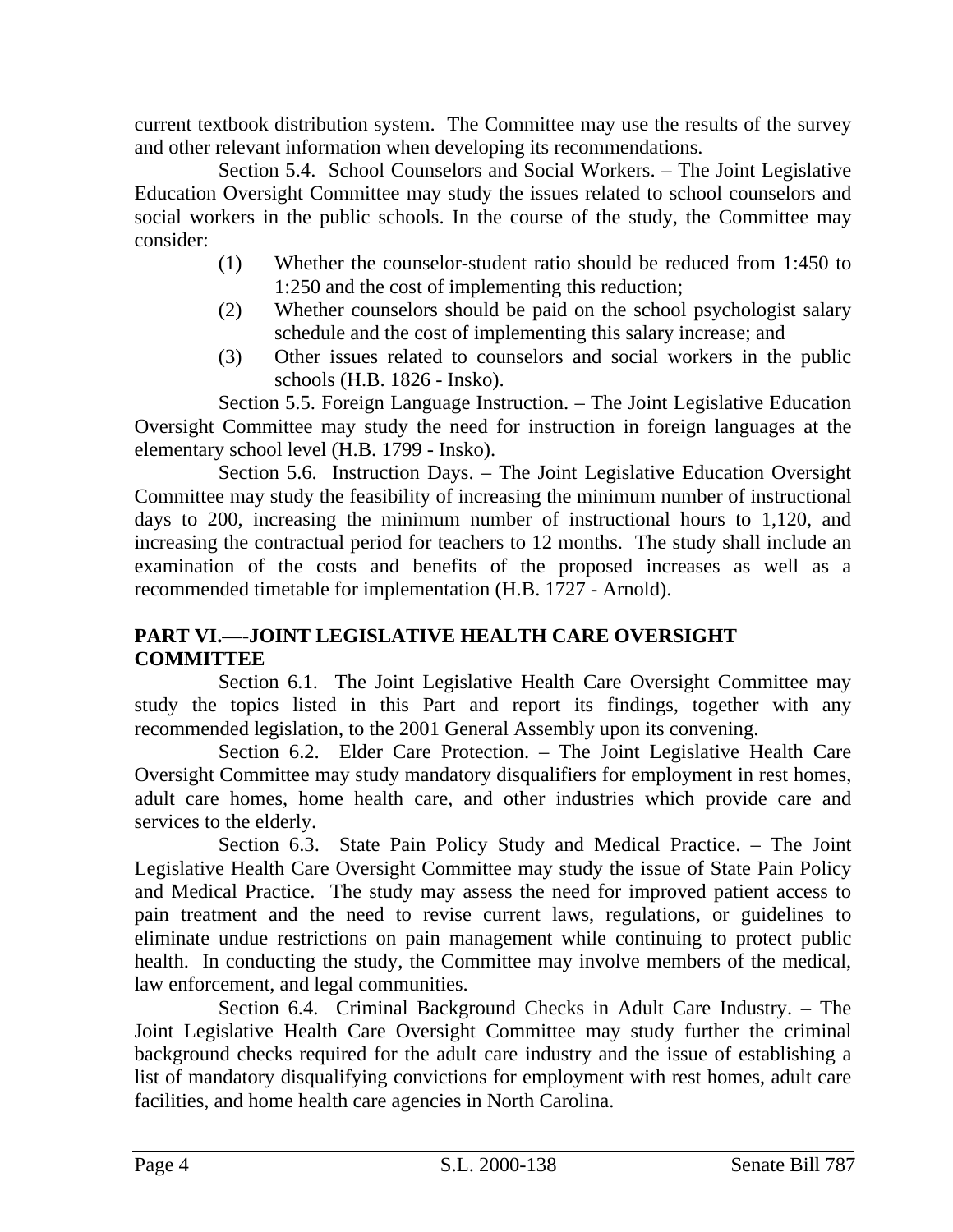# **PART VII.––-JOINT LEGISLATIVE TRANSPORTATION OVERSIGHT COMMITTEE**

Section 7.1. The Joint Legislative Transportation Oversight Committee may study the topics listed in this Part and report its findings, together with any recommended legislation, to the 2001 General Assembly upon its convening:

- (1) Abandoned vehicles on State roads (Mitchell).
- (2) Policy associated with retirement benefits for part-time DOT employees (H.B. 1726 - Rogers).

### **PART VIII.––-FUTURE OF THE NORTH CAROLINA RAILROAD STUDY COMMISSION (S.B. 1183 - Dalton)**

Section 8.1. Section 27.25.(b) of S.L. 1999-237 reads as rewritten:

"Section 27.25.(b) Membership.– The Commission shall be composed of 16 members as follows:

- (1) Eight members of the House of Representatives appointed by the Speaker of the House.
- (2) Eight Members of the Senate appointed by the President Pro Tempore of the Senate.

Terms on the Commission are for two years and begin on January 15 of each oddnumbered year, except for the terms of the initial members, which begin on appointment. Members may complete a term of service on the Commission even if they do not seek reelection or are not reelected to the General Assembly, but resignation or removal from service in the General Assembly constitutes resignation or removal from service on the Commission."

Section 8.2.(a) If Senate Bill 1183, 2000 General Assembly, becomes law, Section 12 of that bill is repealed.

Section 8.2.(b) Section 27.25.(c) of S.L. 1999-237 reads as rewritten:

"Section 27.25.(c) Duties of the Commission. – The Commission shall study the following matters:

- (1) The appropriate purpose, powers, and governance of the North Carolina Railroad Company. The importance of railroads and railroad infrastructure improvements to economic development in North Carolina, including improvements to short line railroads.
- (2) Issues important to the future of passenger and freight rail service in North Carolina.
- (3) Methods to expedite property disputes between railroads and private landowners.
- (4) All aspects of the operation, structure, management, and long-range plans of the North Carolina Railroad.

The Commission's study of these and any other matters is not intended and shall not delay the North Carolina Railroad Company's contract negotiations with freight and passenger rail service operators including Research Triangle Regional Public Transportation Authority and Norfolk Southern Railway Company."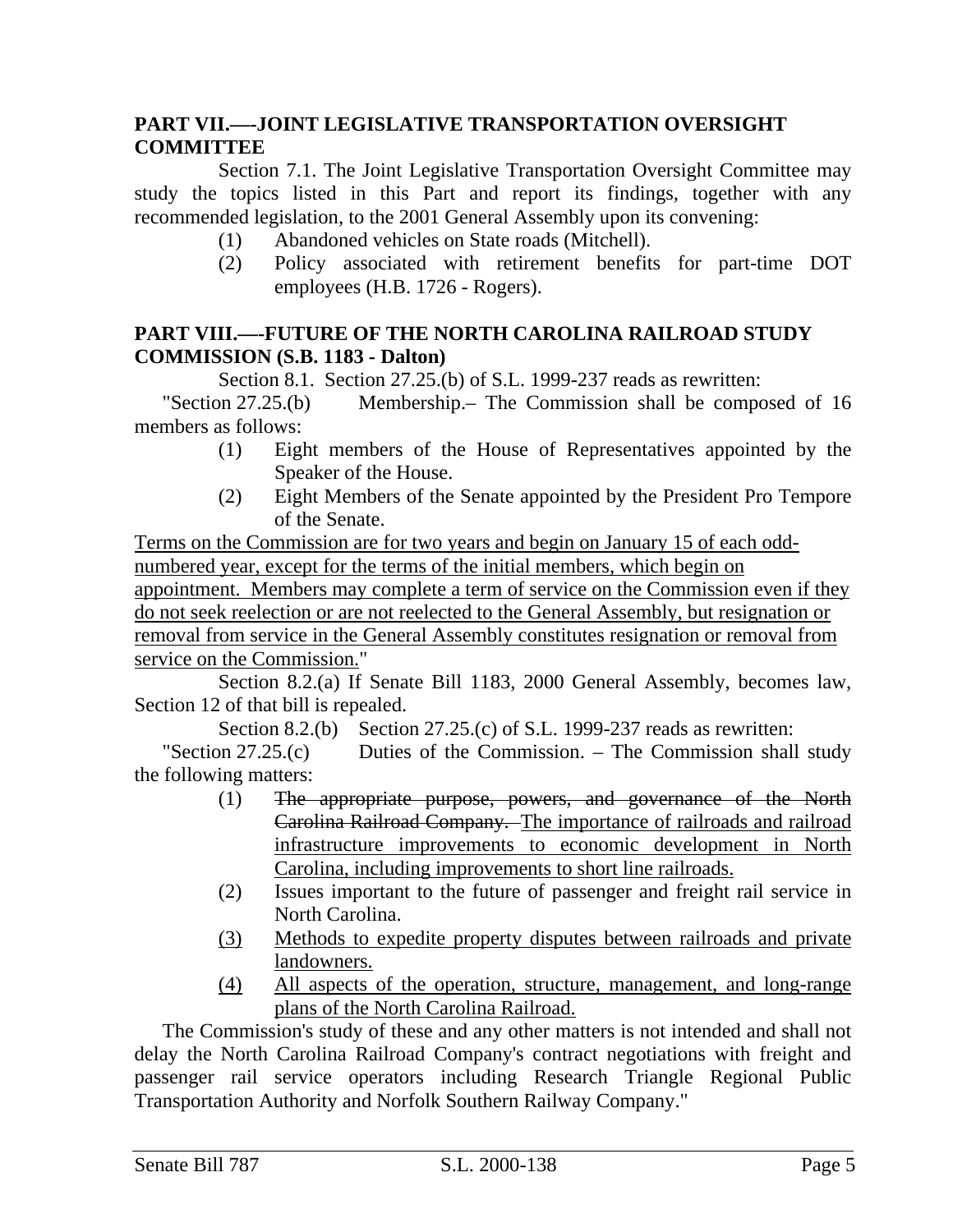Section 8.3.(a) If Senate Bill 1183, 2000 General Assembly, becomes law, Section 13 of that bill is repealed.

Section 8.3.(b) Section 27.25(k) of S.L. 1999-237 reads as rewritten:

"Section  $27.25(k)$  Report. Reports. – The commission Commission shall submit a final an annual report to the General Assembly on or before May 1, 2000. the convening of the regular session of the General Assembly each year. Upon filing of the report, the Commission shall terminate."

# **PART IX.––-NER INTERIM STUDY OF DENR ORGANIZATION**

Section 9.1. The Appropriations Subcommittees on Natural and Economic Resources in both the Senate and the House of Representatives may study the current organization of the Department of Environment and Natural Resources to determine its effectiveness and efficiency and shall report any recommendations, including any legislative proposals, to the 2001 General Assembly no later than May 1, 2001. The Appropriations Subcommittees on Natural and Economic Resources in both the House of Representatives and the Senate may obtain assistance from any resources outside the General Assembly that the Subcommittees determine are needed to adequately perform their study.

# **PART X.––-STATE BOARD OF EDUCATION**

Section 10.1. The State Board of Education may study the topics listed in this Part.

Section 10.2. School Calendar. – The State Board of Education may study issues related to the public school calendar. The State Board shall report the results of this study to the Joint Legislative Education Oversight Committee prior to February 1, 2001. (H.B. 1847 - Warner; S.B. 1513 - Lucas).

Section 10.3. Integrated Curriculum. – The State Board of Education may identify and evaluate strategies that can be developed and implemented to assist classroom teachers in providing students with interdisciplinary lessons that integrate science and social studies as well as reading, writing, and mathematics. These strategies shall include:

- (1) Lessons and units based upon the Standard Course of Study;
- (2) Staff development for teachers that addresses how to create lessons and units that integrate the curriculum across content areas;
- (3) Staff development for principals to assist them in creating daily school schedules that provide planning time to enable teachers to work together to develop interdisciplinary lessons and units;
- (4) A plan to communicate and distribute to teachers and principals interdisciplinary lessons and units and staff development opportunities;
- (5) The identification of funds, such as staff development funds, that local boards of education and school improvement teams may use to provide training to assist teachers in their development and use of interdisciplinary lessons and units; and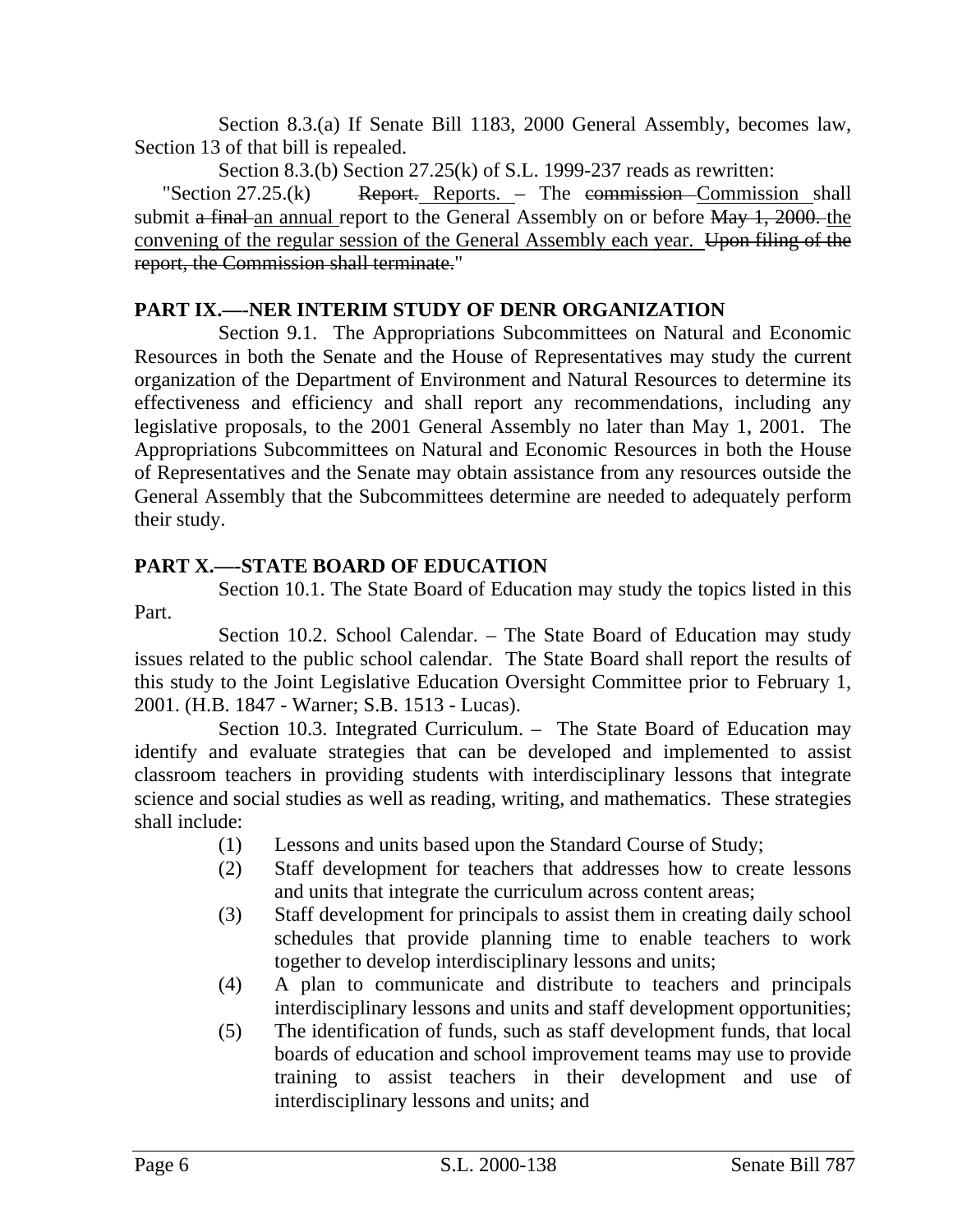(6) Model daily school schedules that principals may use to provide planning time for teachers to develop and implement interdisciplinary lessons and units.

As part of its study, the State Board may collaborate with the constituent institutions of The University of North Carolina, the UNC Center for School Leadership Development, and the Association of Independent Colleges and Universities to identify and collect existing materials, to identify materials that can be developed and implemented, and to identify staff development opportunities that may be made available to teachers and principals.

The State Board of Education may report to the Joint Legislative Education Oversight Committee on the development of these strategies by December 1, 2000.

## **PART XI.––-ENVIRONMENTAL REVIEW COMMISSION TO REVIEW THE REPORT AND RECOMMENDATIONS OF THE ESTUARINE SHORELINE PROTECTION STAKEHOLDERS TEAM**

Section 11.1. The Environmental Review Commission may review the findings and recommendations of the August 1999 report of the Estuarine Shoreline Protection Stakeholders Team of the Coastal Resources Commission. The Environmental Review Commission may determine which of the recommendations of the Stakeholders Team can be implemented administratively, which recommendations would require rule making by the Coastal Resources Commission or other agency, and which recommendations would require legislation. The Environmental Review Commission may evaluate existing local government land-use planning in the coastal and inland counties that are included in the river basins that drain to coastal North Carolina. The Environmental Review Commission may specifically evaluate whether the local land-use planning process required for coastal counties under the Coastal Area Management Act of 1974 should be extended to include inland counties that are included in the river basins that drain to coastal North Carolina. Upon request of the Environmental Review Commission, the Department of Environment and Natural Resources, the Coastal Resources Commission, and the Stakeholders Team shall provide assistance to the Environmental Review Commission in its conduct of this study. The Environmental Review Commission may refer consideration of any issue raised by this study to the Commission to Address Smart Growth, Growth Management, and Development Issues. The Environmental Review Commission shall report its findings and recommendations, including legislative proposals, if any, to the 2001 General Assembly.

# **PART XII.––-LEGISLATIVE ETHICS COMMITTEE (H.B. 1774 - Allen, Miller)**

Section 12.1. The Legislative Ethics Committee may study the need for and advisability of establishing conflicts of interest guidelines for public members of advisory committees and commissions in the executive and legislative branches of State government. The Legislative Ethics Committee may consult with the North Carolina Board of Ethics in conducting this study. The Legislative Ethics Committee shall report its findings and recommendations, including proposed legislation, to the 2001 General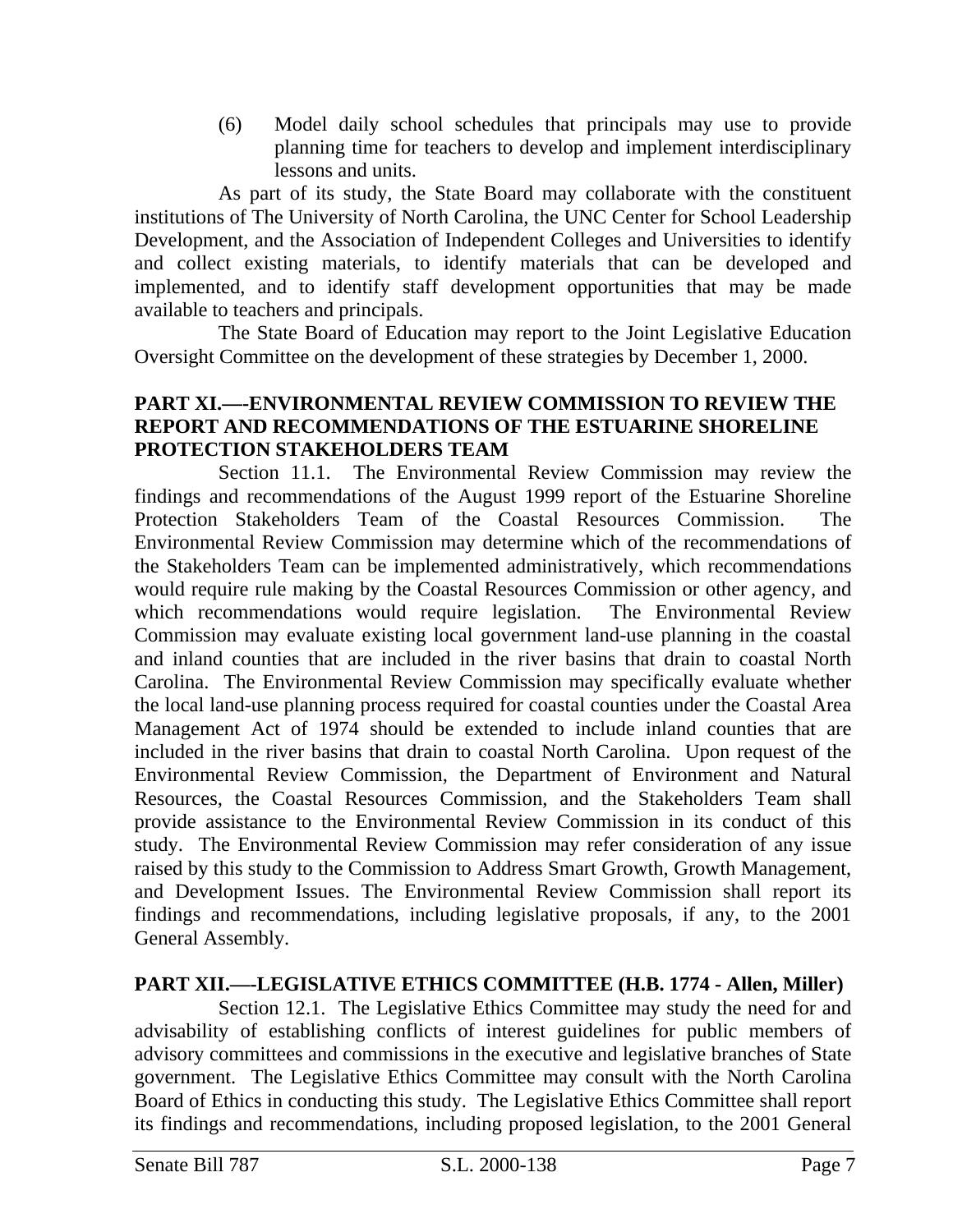Assembly upon its convening. Any recommended legislation should include recommended guidelines or a procedure for the establishment of conflicts of interest guidelines.

## **PART XIII.––-DEPARTMENT OF HEALTH AND HUMAN SERVICES AND ADMINISTRATIVE OFFICE OF THE COURTS STUDY OF THE CHILD SUPPORT SYSTEM (H.B. 1528 - Nye; S.B. 1277 - Martin of Guilford)**

Section 13.1. The Department of Health and Human Services and the Administrative Office of the Courts, in conjunction with local departments of social services, clerks of court, IV-D attorneys, district court judges, representatives of county government, representatives of business and industry, and representatives of child support clients, shall study ways to more effectively coordinate the efforts of the two agencies in regard to collection and enforcement of child support. This study shall include studying the feasibility of the two agencies granting each other access to one another's computer systems or the feasibility of making the computer systems compatible with one another. The study shall also include the development of protocols to facilitate directing individuals to the proper agency for assistance or information.

Section 13.2. The Department of Health and Human Services and the Administrative Office of the Courts, in conjunction with local departments of social services, clerks of court, IV-D attorneys, district court judges, representatives of county government, representatives of business and industry, and representatives of child support clients, shall study the problems with and barriers to the establishment of a unified system of child support collection and enforcement. This study shall also include estimates of the costs, including any savings, associated with the establishment of a unified system and any advantages or disadvantages associated with the establishment of a unified system over a five-year period. The two agencies shall make recommendations regarding solutions to any problems or barriers to the establishment of a unified system.

Section 13.3. The Department of Health and Human Services and the Administrative Office of the Courts shall make interim reports on their efforts under this Part, and any findings and recommendations resulting from the studies under this Part, to the Joint Legislative Public Assistance Commission by December 1, 2000, and shall make final reports to the Joint Legislative Public Assistance Commission by March 1, 2001.

## **PART XIV.––-DEPARTMENT OF HEALTH AND HUMAN SERVICES, DEPARTMENT OF PUBLIC INSTRUCTION, AND DEPARTMENT OF AGRICULTURE AND CONSUMER SERVICES – HUNGER PROGRAM STUDIES (H.B. 1526 - Nye)**

Section 14.1. The Department of Health and Human Services and the Department of Public Instruction, in conjunction with the Department of Agriculture and Consumer Services, the statewide system of food banks, the North Carolina Hunger Network, the North Carolina Nutrition Network, and other State and local agencies, shall study the School Lunch Program, the School Breakfast Program, and the Summer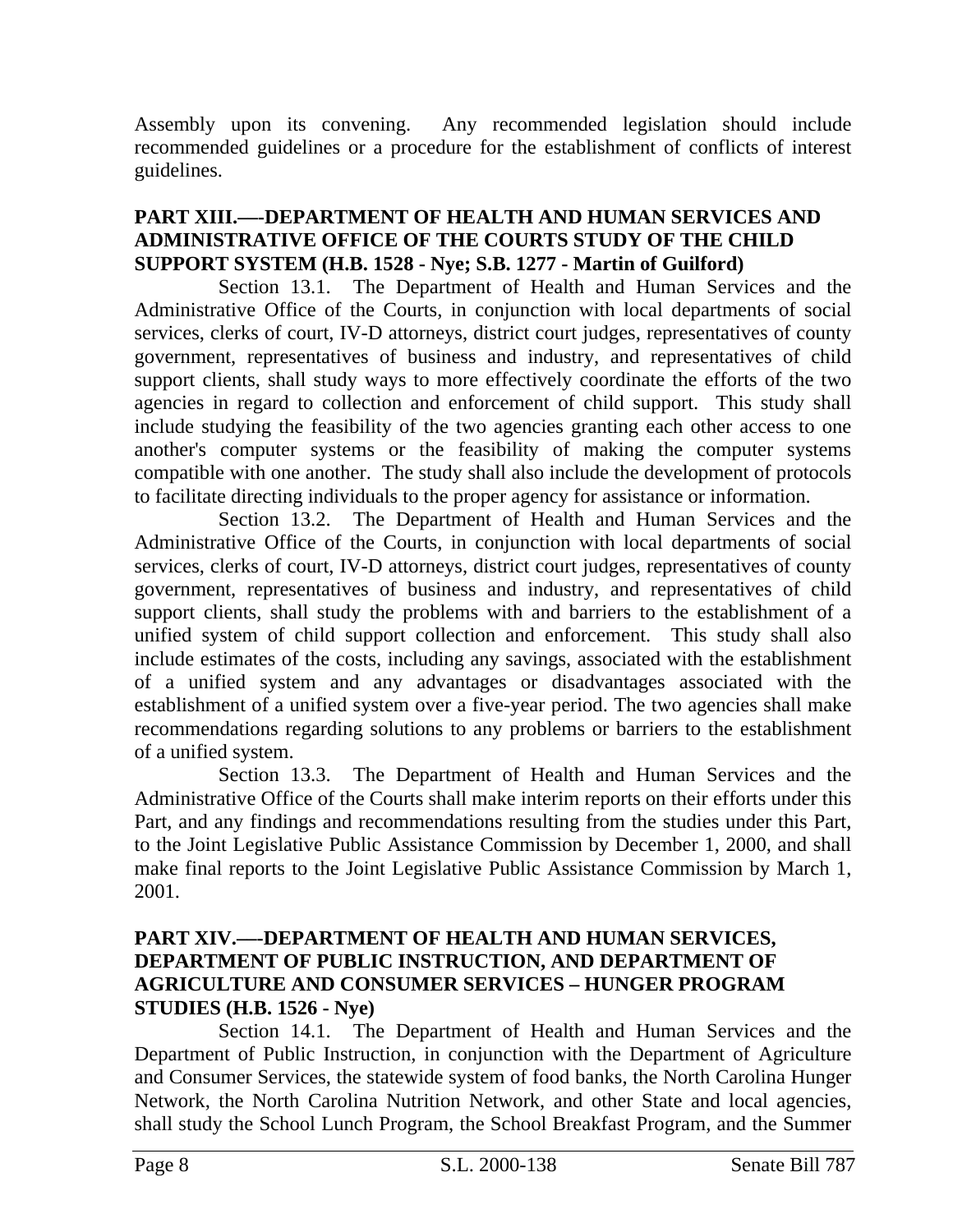Food Service Program. This study shall specifically include a study of the reasons for underutilization of the programs. The Department of Public Instruction and the Department of Health and Human Services shall take any actions authorized under current law to increase participation in these programs before the beginning of the 2000- 2001 school year.

Section 14.2. The Department of Health and Human Services, in conjunction with the Department of Agriculture and Consumer Services, the statewide system of food banks, the North Carolina Hunger Network, the North Carolina Nutrition Network, and other State and local agencies, shall conduct a comprehensive study of the Food Stamp Program, specifically focusing on reasons for the underutilization of the program. This study shall include inquiry into the following areas:

- (1) The feasibility of additional outreach efforts to inform the public of the requirements and availability of food stamps.
- (2) The feasibility of extended business hours for local departments of social services to facilitate the process of obtaining food stamps.
- (3) The feasibility of ending automatic termination of food stamps when the individual or family no longer receives Work First cash assistance; thereby providing a transition period while the family moves toward economic independence.

The Department shall identify any actions which may be taken under current law to increase participation in the Food Stamp Program and implement those actions as soon as practicable.

Section 14.3. The Department of Health and Human Services shall make an interim report on its efforts under this part, and any findings and recommendations, to the Joint Legislative Public Assistance Commission by December 1, 2000, and shall make a final report to the Joint Legislative Public Assistance Commission by March 1, 2001.

# **PART XV.––-DEPARTMENT OF HEALTH AND HUMAN SERVICES DEVELOPMENTAL DISABILITIES STUDY**

Section 15.1. Section 11.23(b) of S.L. 2000-67 reads as rewritten:

"Section 11.23.(b) The Department shall-Department, in consultation with the Joint Legislative Oversight Committee on Mental Health, Developmental Disabilities, and Substance Abuse Services, shall study whether a new division of developmental disabilities should be established in the Department. Not later than January 1, 2001, the Department shall report its findings and recommendations to the Joint Legislative Oversight Committee on Mental Health, Developmental Disabilities, and Substance Abuse Services, the House of Representatives Appropriations Subcommittee on Health and Human Services Services, and the Senate Appropriations Committee on Human Resources."

# **PART XVI.––-DEPARTMENT OF HEALTH AND HUMAN SERVICES ADOLESCENT PREGNANCY PREVENTION STUDY**

Section 16.(a) Section 11.40 of S.L. 2000-67 is repealed.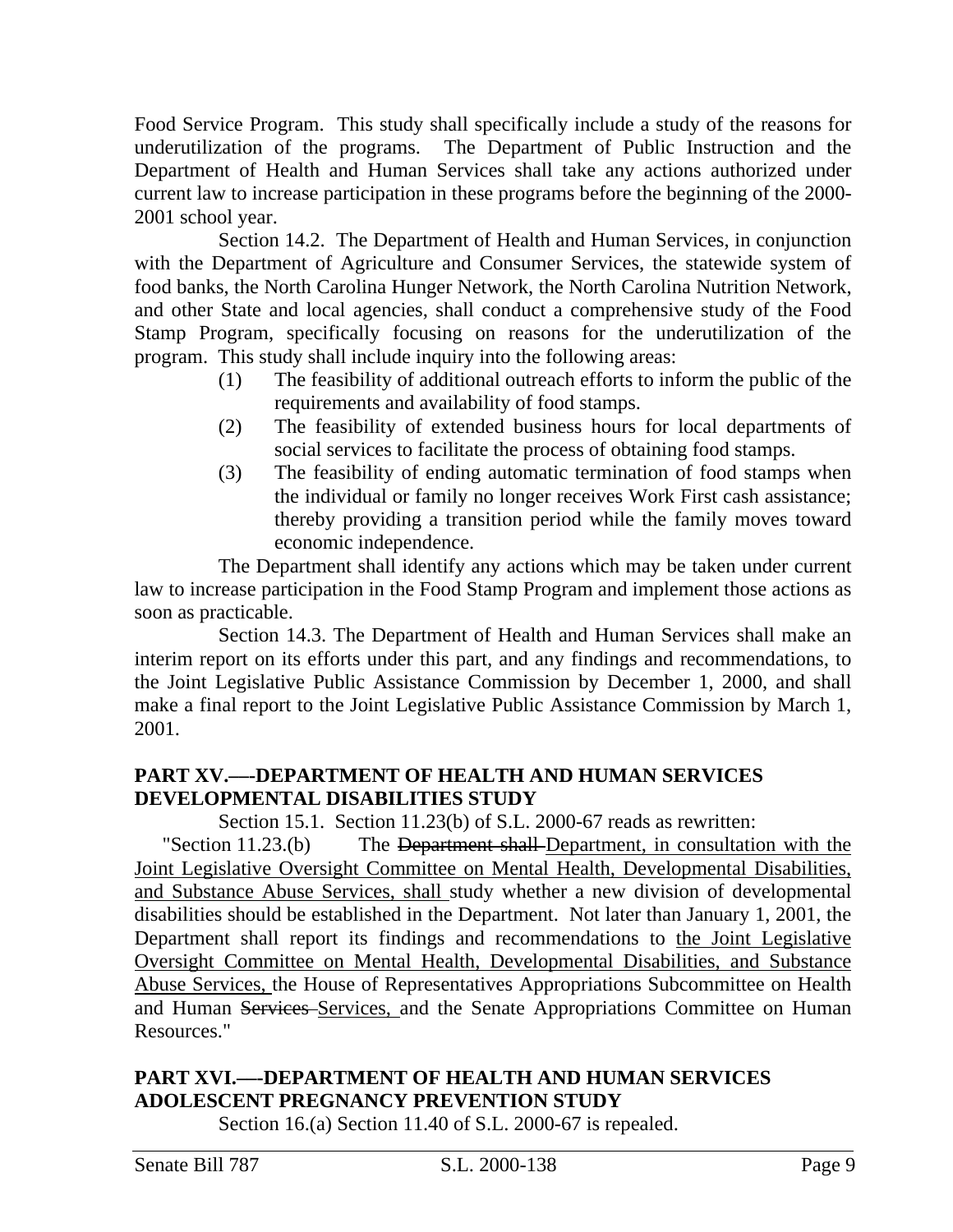Section 16.(b) The first paragraph of subsection (v) of Section 5 of S.L. 2000- 67 reads as rewritten:

"Section 5.(v) The funds appropriated to the Department of Health and Human Services, Division of Public Health, in this act section in the TANF Block Grant for the 2000-2001 fiscal year for teen pregnancy prevention shall be used in accordance with the provisions of this subsection."

Section 16.(c) The Department of Health and Human Services, in collaboration with the Adolescent Pregnancy Prevention Coalition of North Carolina, local pregnancy prevention program administrators, and other organizations, shall develop a comprehensive plan for consolidating adolescent pregnancy prevention programs and adolescent parenting programs in a manner that facilitates all of the following:

- (1) Efficient operations and the elimination of duplication among programs. To the extent that duplication in administration and program operations is demonstrably necessary for effective program operations, the Department shall indicate:
	- a. Why duplication is necessary;
	- b. Negative consequences relative to program goals as a result of eliminating duplication; and
	- c. Means by which program and fiscal integrity and accountability will be achieved and monitored.
- (2) Consistent progress in reducing adolescent pregnancy in North Carolina among demographic subgroups.
- (3) Valid and reliable processes for monitoring and evaluating State and local fiscal and program performance.
- (4) Program organization, administration, and governance that is clear and understandable.
- (5) Targeting counties and municipalities with the highest adolescent pregnancy rates, increasing rates of adolescent pregnancy, high rates of adolescent pregnancy within demographic subgroups, or with the greatest need of parenting programs.
- (6) An equitable and need-based process for funding individual projects and other program initiatives.
- (7) Best practice models, while recognizing the desirability and utility of innovative and promising projects that are not classified as best practice models.

Not later than March 1, 2001, the Department shall report its plan for consolidation, including its findings and recommendations, to the House of Representatives Appropriations Subcommittee on Health and Human Services, the Senate Appropriations Committee on Human Resources, and the Fiscal Research Division.

# **PART XVII.––-1898 WILMINGTON RACE RIOT COMMISSION**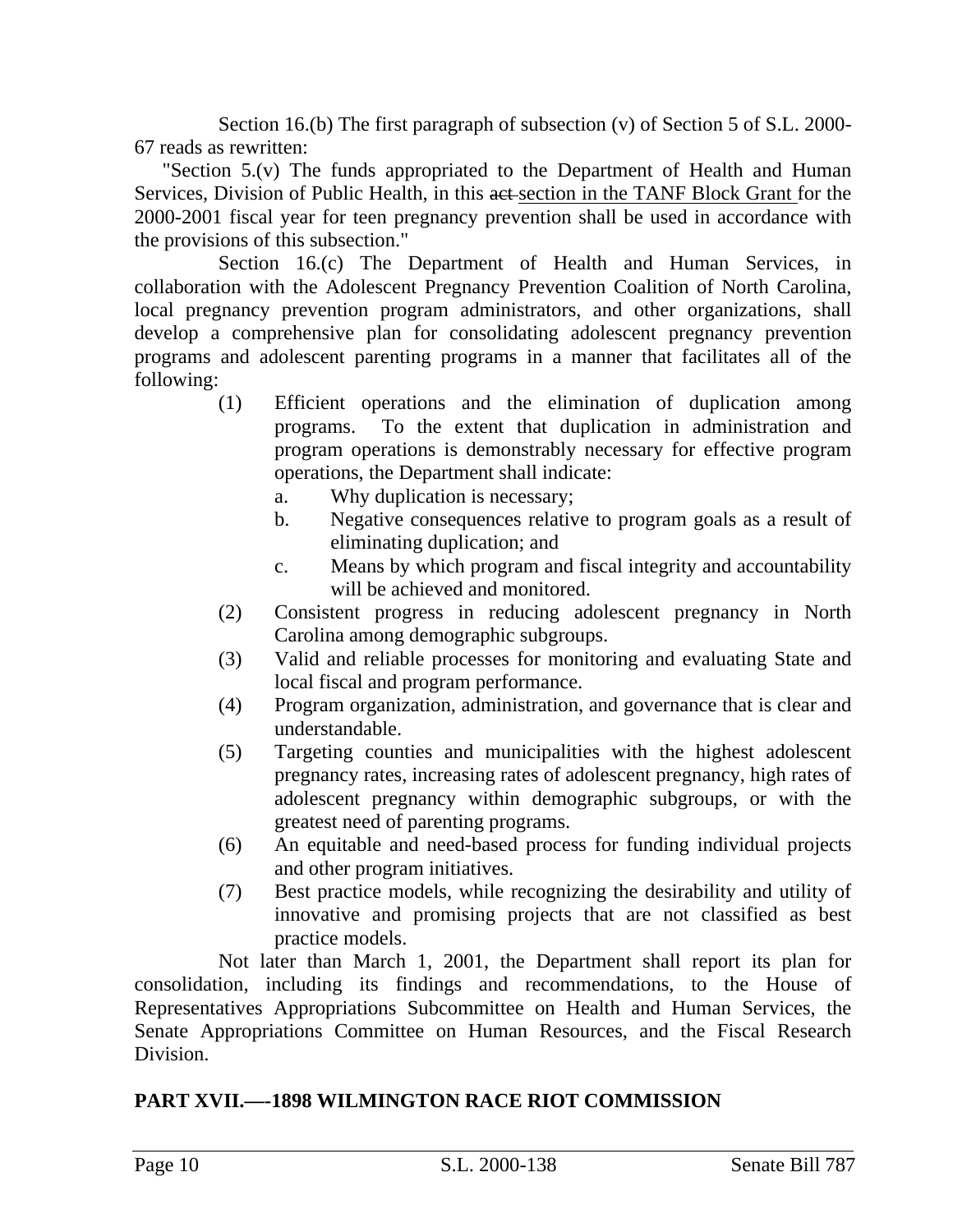Section 17.1.(a) There is hereby established the 1898 Wilmington Race Riot Commission. The Commission shall be located within the Department of Cultural Resources.

Section 17.1.(b) The purpose of the Commission shall be to develop a historical record of the 1898 Wilmington Race Riot. In developing such a record, the Commission shall gather information, including oral testimony from descendants of those affected by the riot or others, examine documents and writings, and otherwise take such actions as may be necessary or proper in accurately identifying information having historical significance to the 1898 Wilmington Race Riot, including the economic impact of the riot on African-Americans in this State.

Section 17.1.(c) The Commission shall consist of 13 members, each of whom shall serve a two-year term. Commission members shall be appointed on or before September 1, 2000, as follows:

- (1) The President Pro Tempore of the Senate shall appoint three members.
- (2) The Speaker of the House of Representatives shall appoint three members.
- (3) The Governor shall appoint three public members, one of whom shall be a historian.
- (4) The Mayor and City Council of the City of Wilmington shall appoint two members.

(5) The New Hanover County Commissioners shall appoint two members. The Commission shall terminate on December 31, 2002.

Section 17.1.(d) A vacancy shall be filled in the same manner as the original appointment, except that all unexpired terms in seats appointed by the General Assembly shall be filled in accordance with G.S. 120-122. Appointees to fill vacancies shall serve the remainder of the unexpired term and until their successors have been duly appointed and qualified.

Section 17.1.(e) The Commission may remove any of its members for neglect of duty, incompetence, or unprofessional conduct. A member subject to disciplinary proceedings shall be disqualified from participating in the official business of the Commission until the charges have been resolved.

Section 17.1.(f) Members of the Commission shall not receive per diem or reimbursement for travel or subsistence.

Section 17.1.(g) The Commission's officers shall consist of two cochairs, a vice-chair, and other officers deemed necessary by the Commission to carry out the purposes of this Article. The President Pro Tempore of the Senate and the Speaker of the House of Representatives shall appoint the cochairs of the Commission. All other officers shall be elected by the Commission. All officers shall serve for two-year terms and shall serve until their successors are elected and qualified.

Section 17.1.(h) The Commission shall meet at least quarterly to conduct business as authorized in subsection (b) of this section. A majority of Commission members shall constitute a quorum.

Section 17.1.(i) The Department of Cultural Resources shall provide necessary clerical and administrative support services to the Commission.